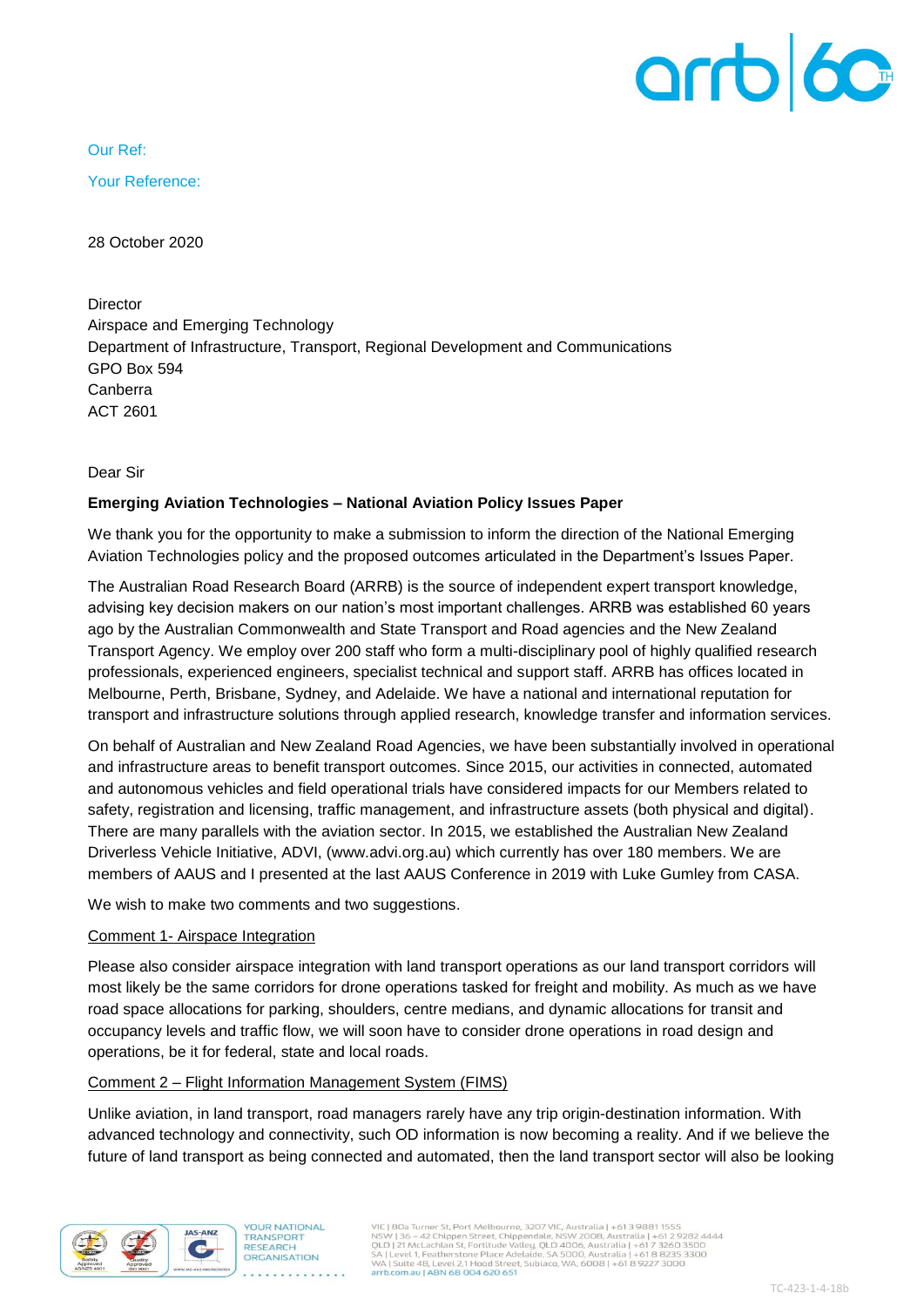towards a FIMS-like environment for traffic management. ARRB believes that there is much we can learn from the aviation sector's lead and recognise the possibility of increased land / air integration as a desireable outcome.

# Suggestion 1: Comparing notes with the others in Government

*(e.g., the Department's Connected and Automated Vehicle Policy and Regulation branch, the National Transport Commission's Connected and Automated Vehicle team and Austroads Future Vehicles and Technology team.)*

We have been liaising with the Department's equivalent team in land transport and this team is responsible for the Department's National Land Transport Technology Action Plan. There may be joint work that can be progressed on opportunities for national action and policy.

### Suggestion 2: Dialogue with ARRB.

I attach as an Attachment, our conceptual view of the Future Transport and Mobility Environment, which has the Service Provider model, similar to the FIMS environment as depicted in the Issues Paper (p.21).

In building readiness for the future in land transport, ARRB has started its journey with a restructuring of our resources into six strategic work groups; Future Transport Systems, Future Transport Infrastructure, Transport Safety, Next Generation Asset Management, Sustainability and Resilience and Data Collection and Analysis. We will be happy to provide further input as required from all our six groups.

Yours Sincerely

Dr Charles Karl National Discipline Leader – Transport Systems Future Transport Systems



and and and and article